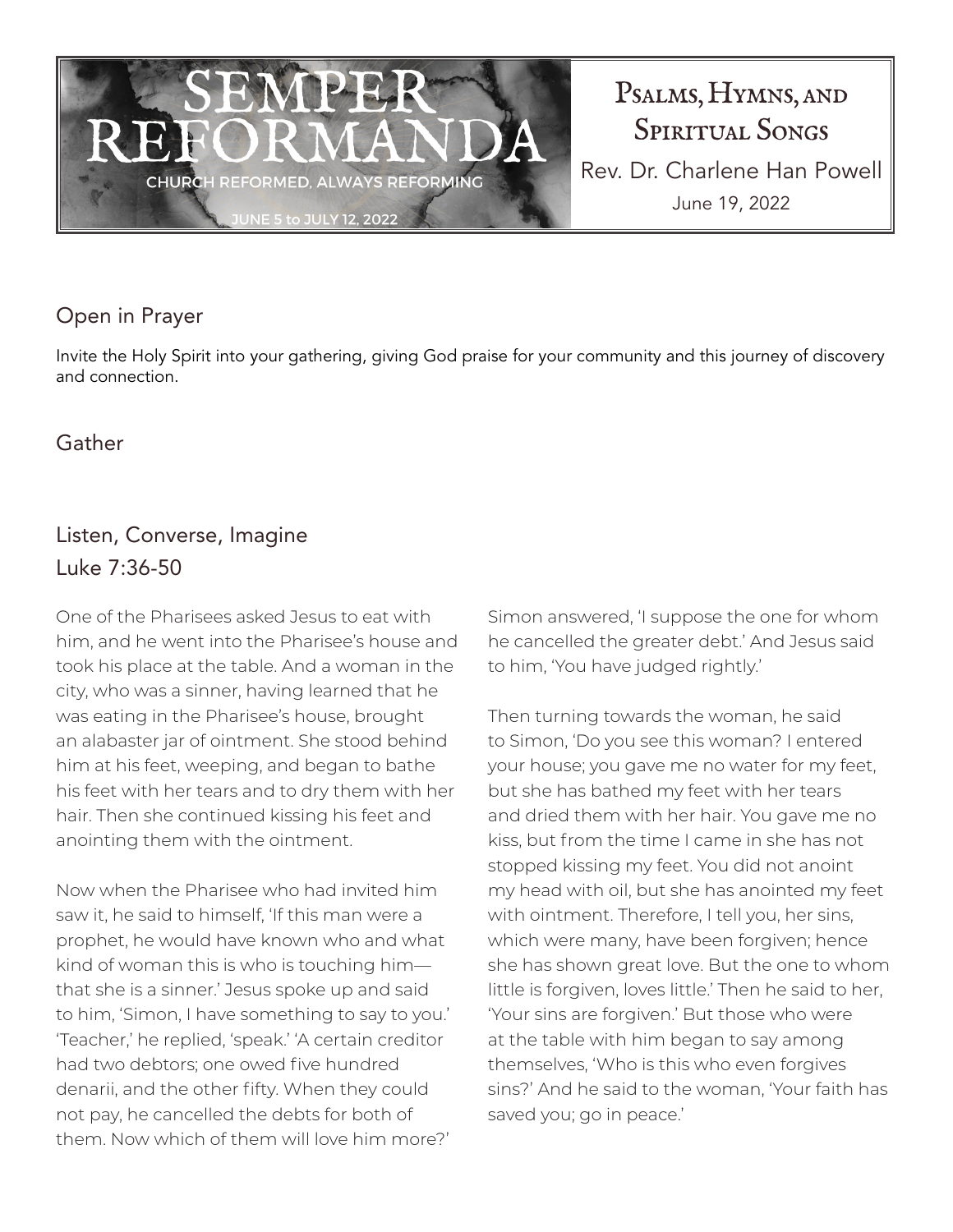- 1. What is your favorite "-ing" of worship? The praying? The singing? The preaching? Just being in the sanctuary?
- 2. Why is that your favorite part? What does it do to you?
- 3. How would you describe the woman's offering in Luke 7? What makes her action/gift precious in the eyes of Jesus?

#### Respond

What commitment or action did the message inspire you to make or take?

#### Pray

Allow ample time to not only hear from one another how we can hold each other in our prayers during the coming week but also to pray together for God's grace to flow over each concern.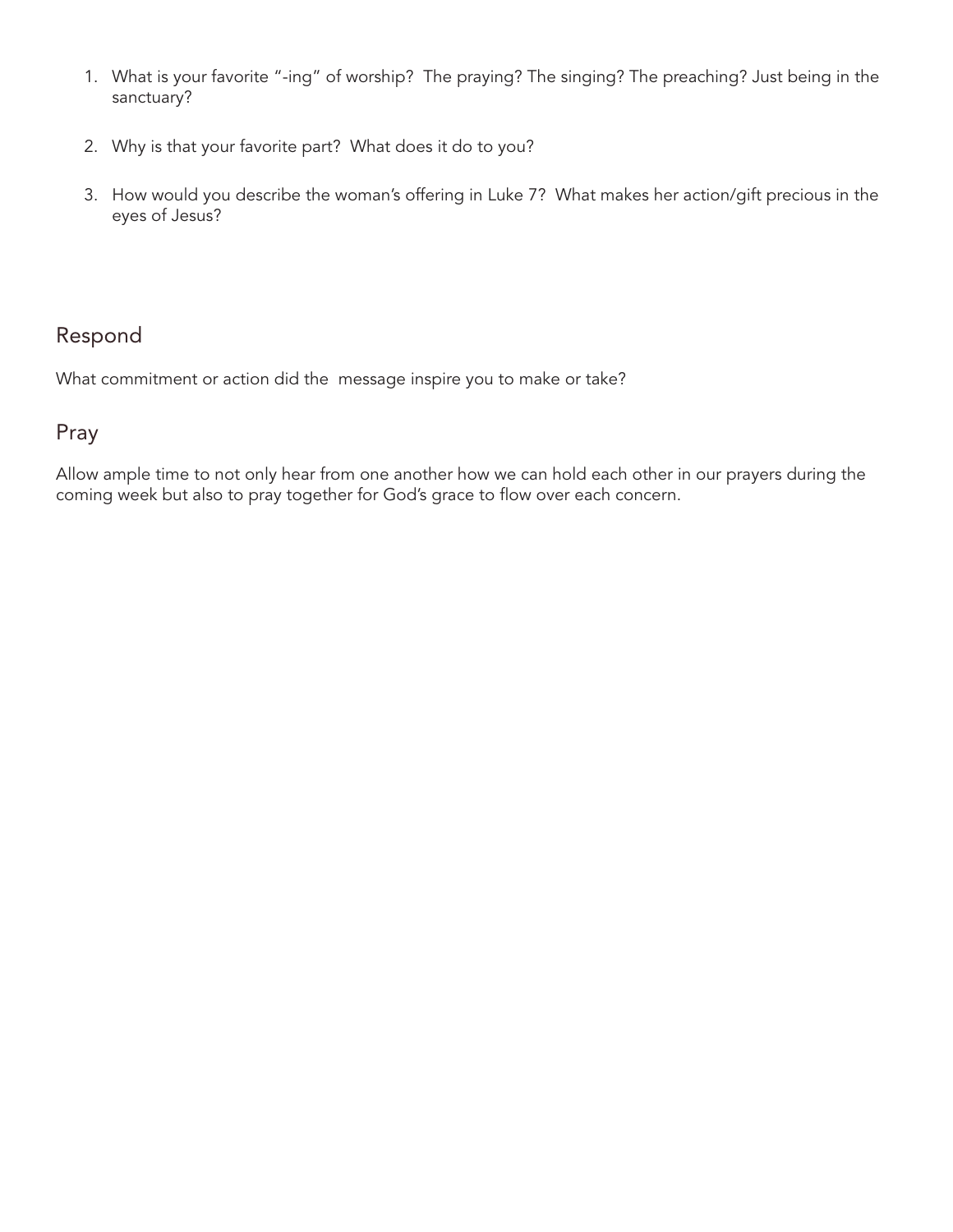

CONFESSION: PRAYER, PARDON, PEACE Rev. Dr. Charlene Han Powell June 12, 2022

## Open in Prayer

Invite the Holy Spirit into your gathering, giving God praise for your community and this journey of discovery and connection.

Gather

# Listen, Converse, Imagine Luke 7:36-50

One of the Pharisees asked Jesus to eat with him, and he went into the Pharisee's house and took his place at the table. And a woman in the city, who was a sinner, having learned that he was eating in the Pharisee's house, brought an alabaster jar of ointment. She stood behind him at his feet, weeping, and began to bathe his feet with her tears and to dry them with her hair. Then she continued kissing his feet and anointing them with the ointment.

Now when the Pharisee who had invited him saw it, he said to himself, 'If this man were a prophet, he would have known who and what kind of woman this is who is touching him that she is a sinner.' Jesus spoke up and said to him, 'Simon, I have something to say to you.' 'Teacher,' he replied, 'speak.' 'A certain creditor

had two debtors; one owed five hundred denarii, and the other fifty. When they could not pay, he cancelled the debts for both of them. Now which of them will love him more?' Simon answered, 'I suppose the one for whom he cancelled the greater debt.' And Jesus said to him, 'You have judged rightly.'

Then turning towards the woman, he said to Simon, 'Do you see this woman? I entered your house; you gave me no water for my feet, but she has bathed my feet with her tears and dried them with her hair. You gave me no kiss, but from the time I came in she has not stopped kissing my feet. You did not anoint my head with oil, but she has anointed my feet with ointment. Therefore, I tell you, her sins, which were many, have been forgiven; hence